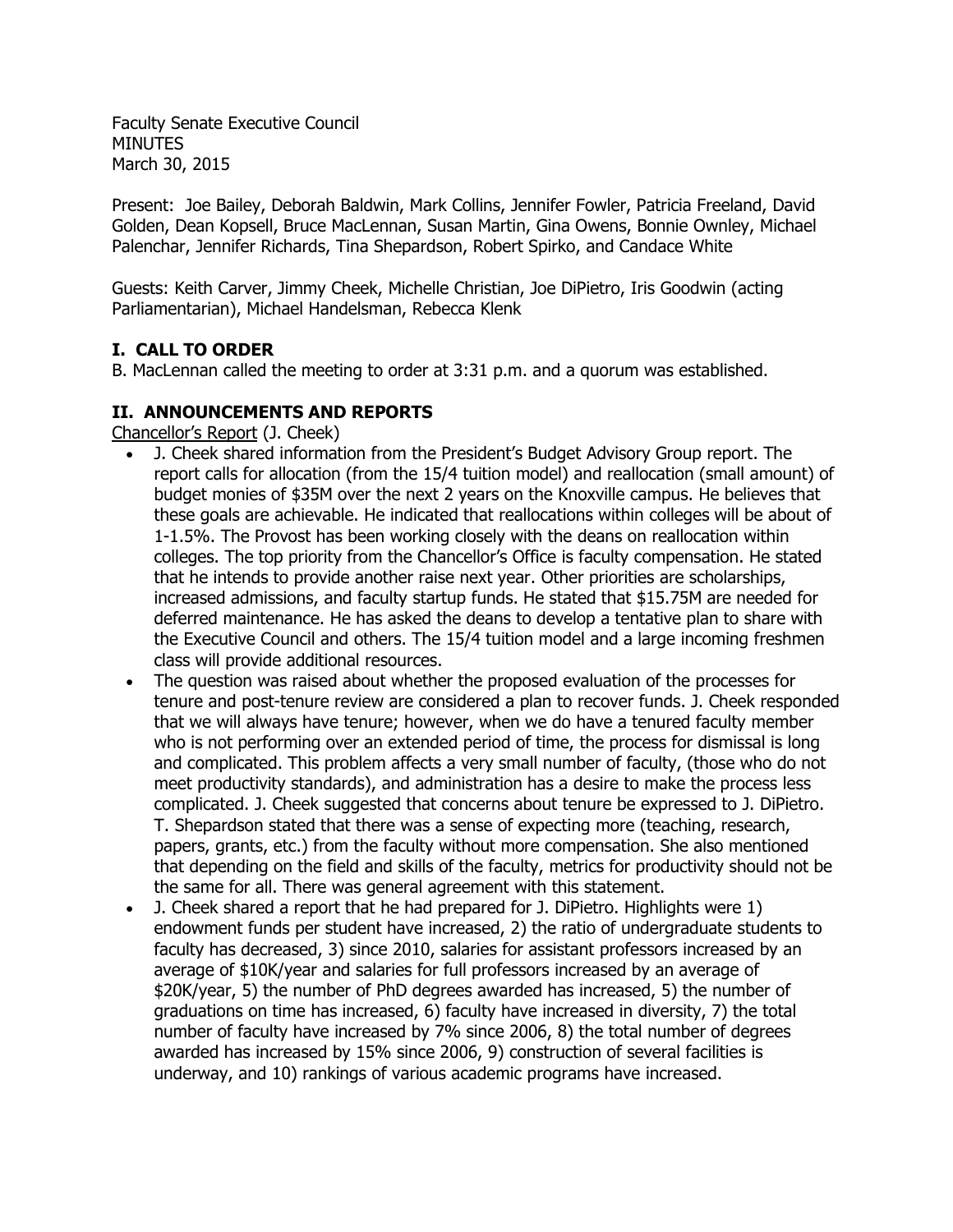Provost Report and SAIS update (S. Martin)

- The Milestones Review Committee continues to assess current progress toward the Vol Vision strategic plan. Discussions on priority areas have been inclusive and input has been sought from stakeholders. Their committee's goal is to have recommendations by the end of the calendar year.
- The SACS accreditation review team arrives today for our tenth year accreditation review. The first phase of their review (off-site) was very good with only a few requests. They will consider the proposed quality enhancement plan/experiential learning plan. We anticipate and welcome their advice.
- SAIS update: Delivery policies and procedures from many other universities have been examined, and a nine-question validation process has been developed. Recommendations are being formed to streamline the process. Faculty will be able to add questions for their specific courses. A question was raised about whether online instructor evaluations were available to everyone. S. Martin said that these evaluations are made available through Tennessee 101, which is sponsored by the Student Government Association. Discussion followed that login was required to view evaluations. A question was raised about whether training was needed in order to do the evaluations. It was noted that some questions are vague and not taken seriously, which were reasons for changing the questions. It was stated that students look at evaluations to see how faculty members are rated by other students, and that evaluations are used for faculty tenure and promotion. It was pointed out that the rating is a Likert scale and may be skewed with small numbers of students and very high or very low scores. It was emphasized that the means are less meaningful when standard deviations are not reported. The question was asked about whether those working on SAIS had considered using the modelers at NIMBioS for assistance, and the response was no.

#### President DiPietro's Report (J. DiPietro)

- J. DiPietro shared that he was discouraged about imposing tuition increases on undergraduate students, rather than receive more state appropriations. In other words, the need for more funding at UT has been passed to undergraduates. He mentioned a book by John Kotter (A Sense of Urgency), where the author stresses that change cannot be created without a sense of urgency. J. DiPietro indicated that he began by seeking advice from a large group. It has been calculated that the projected deficit of the University will be \$377.4M in 2025. This includes gaps in several different areas (compensation for personnel, deferred maintenance, etc.). Boundaries were created to develop models to reduce the deficit. He explained that each campus can determine which "knobs to turn" within these boundaries for allocation and reallocation of funds. He has received the endorsement of the Board of Trustees. He has discussed with legislators the need to admit a higher percentage of out-of-state students for increased tuition revenue.
- The issue of tenure was raised. J. DiPietro stated that we will not "detenure," but it is time to review the policy. He stated that it is also time to review programs in all units of the UT system. A group has been established to recommend who should be involved in program reviews. It was suggested to J. DiPietro that it would be helpful to communicate to faculty that we are not doing away with tenure, but we are reviewing the process. J. DiPietro agreed. It was stated that we could not assume that the message presented at this meeting today would trickle down to faculty. A question was posed about how much program realignment will occur. J. DiPietro answered that it will vary by unit. UT-Chattanooga will probably have more changes because they have a new chancellor. Other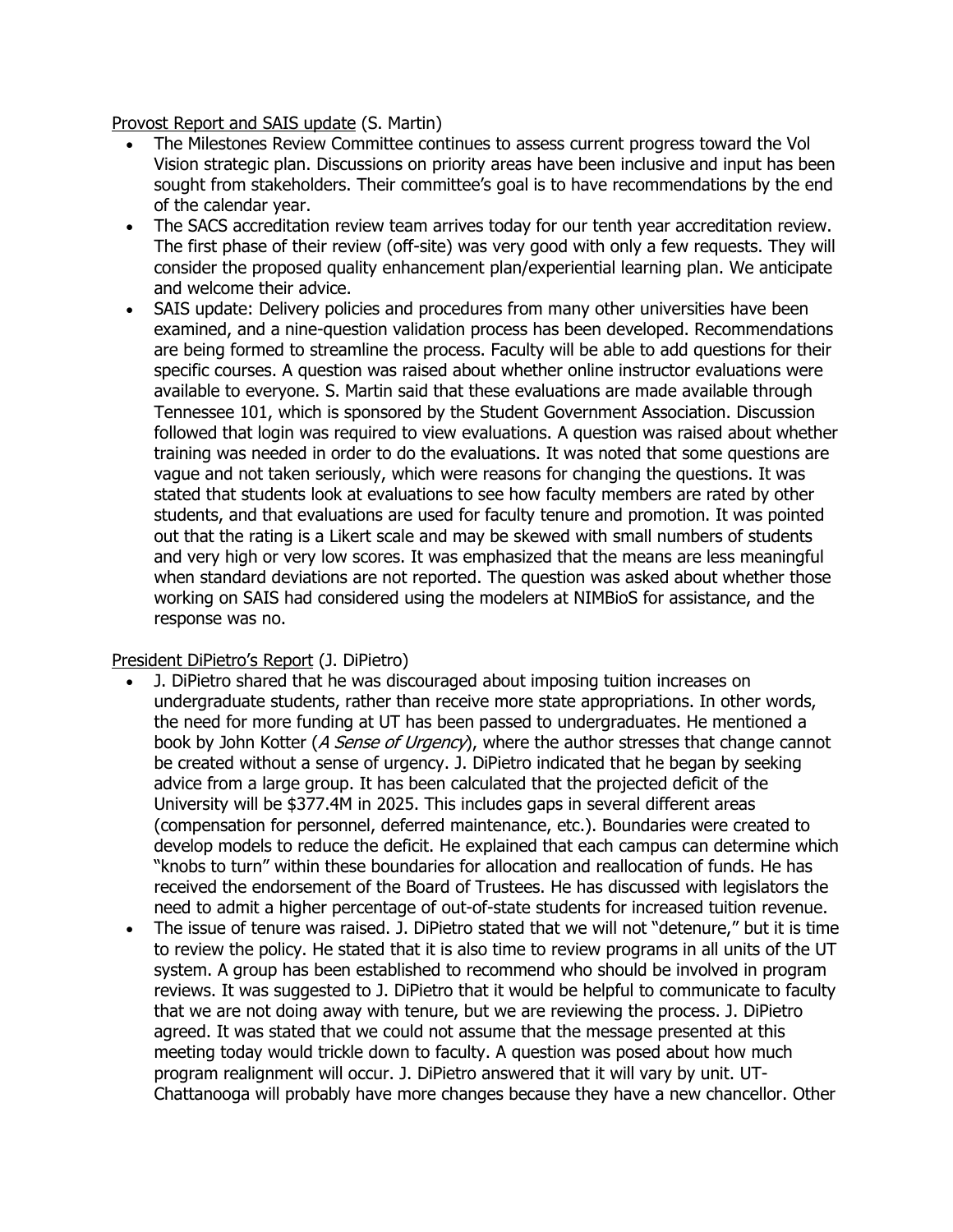units have done much already and there will be fewer changes. In regards to post tenure review, the majority of faculty work very hard, only a small group of faculty are not performing satisfactorily. The statement was made that if everyone is asked to do more in all arenas, this may not be appropriate depending on field of study and talents of individual faculty. It was suggested that there be flexibility depending on unit. J. Cheek stated that some areas, such as Chemistry, have grown because there have been strategic investments. There will be opportunities to make changes within a college to follow student growth. A question was raised about a plan to "develop entrepreneurial approaches." J. DiPietro referred to the example of our partnership with the Proton Therapy Center, which helped get Cherokee Campus off the ground. J. DiPietro gave other examples of an entrepreneurial approach such as the proposed tuition model to increase the number of out-of-state students, reduction in duplication of programs, use of hybrid tuition models, ensure cost recovery, and development of intellectual property. J. DiPietro stated that he wanted to leave the university in better shape than when he arrived.

## **III. APPROVAL OF MINUTES**

C. White moved to approve the Executive Council meeting minutes of February 23, 2015. M. Palenchar seconded the motion, and the minutes were approved. Minutes of the Faculty Senate meeting of March 2, 2015 are posted for review.

## **IV. UNFINISHED BUSINESS**

#### Elections Progress Report (B. MacLennan)

There are two candidates for president-elect, B. Ambroziak and B. Ownley. Several caucuses have their slate of candidates for Faculty Senate and are in the process of conducting elections. A second round of elections will be held later by caucuses that are still seeking candidates.

Resolution Regarding Bangladesh Worker Safety (M. Christian, R. Klenk, M. Handelsman) R. Klenk introduced the resolution and asked for support. The resolution is written to encourage UTK licensees to sign the Accord on Fire and Building Safety in Bangladesh. Several people have already signed the letter, which is addressed to Chancellor Cheek. M. Handelsman indicated that Global Studies is the academic sponsor of this resolution. The Global Studies curriculum prepares students to become global citizens, and this resolution is similar to those in the U.S. Senate, such as the effort to oblige the Thai government to eliminate migrant slave labor in the fishing industry. It represents a broader movement to adopt a policy of social responsibility. Several questions were asked, including why the resolution is for Bangladesh, rather than other countries; will this resolution come from the Faculty Senate; and are you looking at other points in the supply chain. M. Christian answered that Bangladesh currently has the lowest wages in the world, and the focus is on them because the political will and momentum is there with the tenants of the Accord. A long-term goal is to initiate a universitywide working group on identifying and understanding our supply chains, and to teach students that we are globally interconnected. J. Bailey mentioned that campus workers are also arguing for a living wage on campus, and asked whether this could be used as a mechanism for leveraging a living wage for UTK employees. M. Christian said that the Accord would not provide Bangladesh workers with a living wage. She stated that while she did not think that these two issues were incompatible, the opportunities for Bangladesh are immediate. She added that Nike is not a signee, but they chose not to sign because they do not source from Bangladesh. The question was raised about which UTK licensees will be affected. M. Christian said that Jansport would be affected, but they would have the opportunity to sign the Accord.